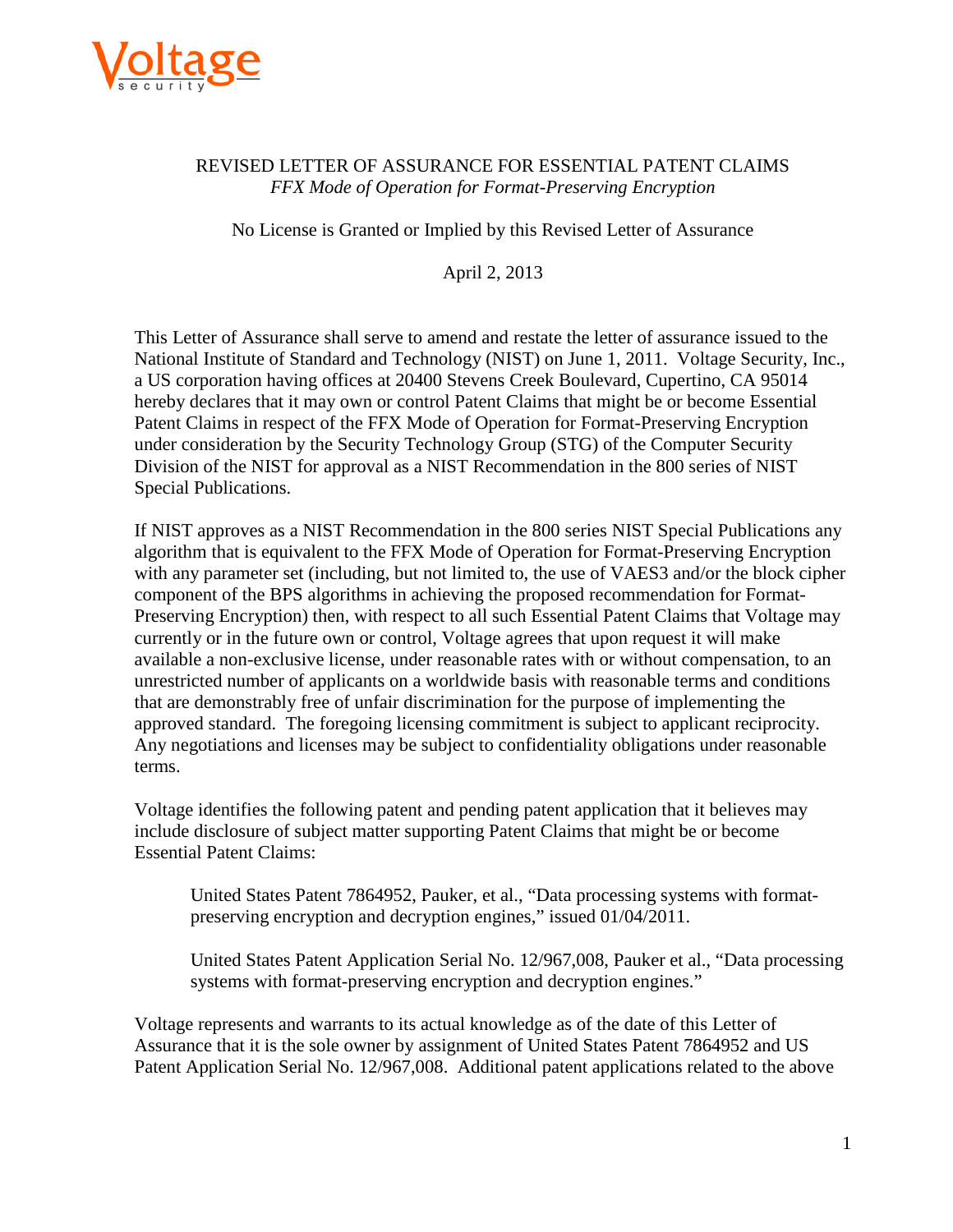

referenced patent application or proposed standard may be filed, including continuations and other related applications.

 Nothing in this Letter of Assurance shall be interpreted as giving rise to a duty on the part of the validity or essentiality of Patent Claims, whether or not identified in this Letter of Voltage to conduct a patent search. No position is taken or should be inferred with respect to Assurance.

With respect to any Essential Patent Claims that an Affiliate of Voltage may currently or in the future own or control, Voltage agrees that the terms of this Letter of Assurance are and will be binding on such Affiliate.

The person signing this Letter of Assurance represents that he has the authority to bind Voltage and all Affiliates to the representations and commitments provided in this Letter of Assurance. Voltage and all Affiliates agree not to sell or otherwise transfer ownership or control of any Essential Patent Claims that they own or control with the intent of circumventing or negating any of the representations and commitments made in this Letter of Assurance.

Voltage agrees that it shall make any assignment or transfer of ownership or control of any Essential Patent Claims by Voltage or its Affiliates subject to this Letter of Assurance.

For the purposes of this Letter of Assurance:

 ownership, directly or indirectly, of more than fifty percent (50%) of the capital stock "Affiliate" means any entity that directly, or indirectly through one or more intermediaries, is controlled by Voltage. For the purposes of this definition, the term "control" and its derivatives, with respect to for-profit entities, means the beneficial (or other ownership interest, if not a corporation) of an entity having voting rights. "Control" and its derivatives, with respect to nonprofit entities, means the power to elect or appoint more than fifty percent (50%) of the Board of Directors of an entity. An entity shall be considered an Affiliate only so long as such Control exists.

 encryption) when, at the time of the approval of the FFX Mode of Operation for "Essential Patent Claim" means any Patent Claim the use of which was necessary to create a compliant implementation of either mandatory or optional portions of the normative clauses of the FFX Mode of Operation for Format-Preserving Encryption (including BPS, VAES or other similarly structured mode for format-preserving Format-Preserving Encryption with any parameter set as a NIST Recommendation in an 800 series NIST Special Publication, there was no commercially and technically feasible non-infringing alternative.

 "Patent Claim(s)" means one or more claims in an issued patent(s) or that issue in the future from a pending patent application(s), including any claims that may issue in the future for any subject matter disclosed but not currently claimed in an issued patent(s) or a pending patent application(s).